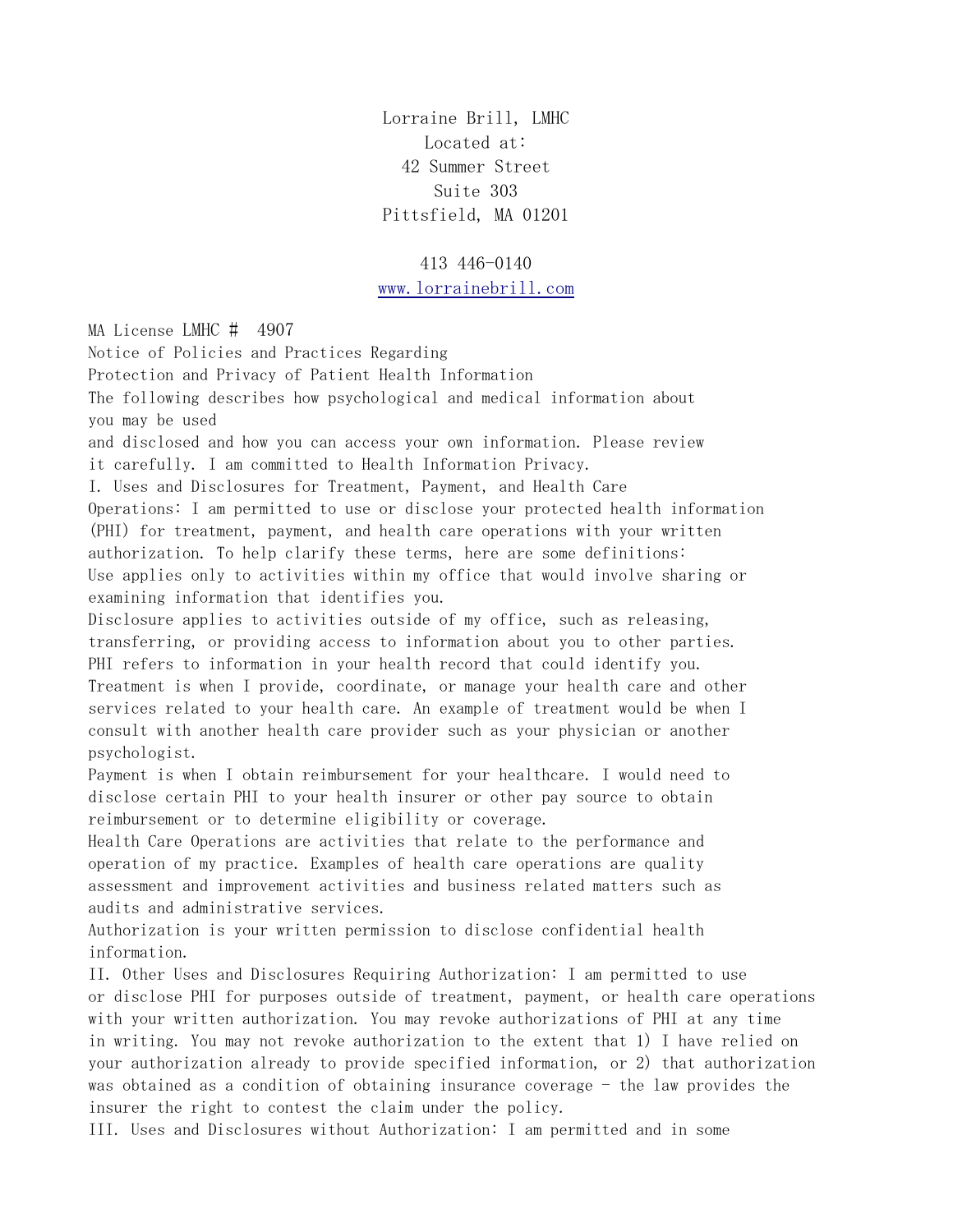cases required to use or disclose your PHI without your consent in the following circumstances: Child Abuse  $-$  If I know or have reasonable cause to suspect that a child has been/is being abused or neglected, I am required by law to report the matter to the appropriate authorities. Adult and Domestic Abuse  $-$  If I suspect that an adult has been abused, neglected, or exploited and have reasonable cause to suspect that the adult in question is incapacitated or dependent, I am required by law to report the matter to the appropriate authorities. Health Oversight Activities  $-$  I am permitted to disclose PHI to the Board of Examiners of Psychotherapists, or one of its designated representatives, pursuant to standards or regulations for regulation, accreditation, licensure, or certification. Judicial and Administrative Proceedings - If you are involved in a court proceeding and a request is made for information about your diagnosis and treatment or the records thereof, such information is privileged under state law and I will not release information without the written authorization of you or your legally appointed representative or a court order. The privilege does not apply to information obtained in the process of performing an evaluation ordered by the court or other third party. You will be informed in advance if this is the case. Serious Threat to Health or Safety - If, in my professional judgment, I believe you pose a direct threat of imminent serious harm to the health or safety of any individual, including yourself, I may disclose necessary PHI to appropriate people. Worker's Compensation - I may disclose PHI as authorized by and to the extent necessary to comply with laws relating to worker's compensation or other similar programs, established by law, that provide benefits for work-related injuries or illness without regard to fault. IV. Patient's Rights and Psychotherapists Duties: Patient's Rights with regard to PHI: Right to Request Restrictions - You have the right to request restrictions on certain uses and disclosures of protected health information. However, I am not required to agree to a restriction that you request. Right to Receive Confidential Communications by Alternative Means and at Alternative Locations - You have the right to request and receive confidential communications of PHI by alternative means and at alternative locations. For example, at your request, I will send bills or other PHI to an address other than your home. Right to Inspect and Copy - You have the right to inspect or obtain a copy (or both) of your PHI maintained by me for as long as the PHI is maintained by me. I am permitted to deny or limit your access under certain circumstances, but in some cases you could have such a decision reviewed. On your request, I will discuss with you the details of a request and denial process. Right to Amend - You have the right to request an amendment of your PHI for as long as the PHI is maintained in the record. I am permitted to deny such a

request. On your request, I will discuss with you the details of the amendment